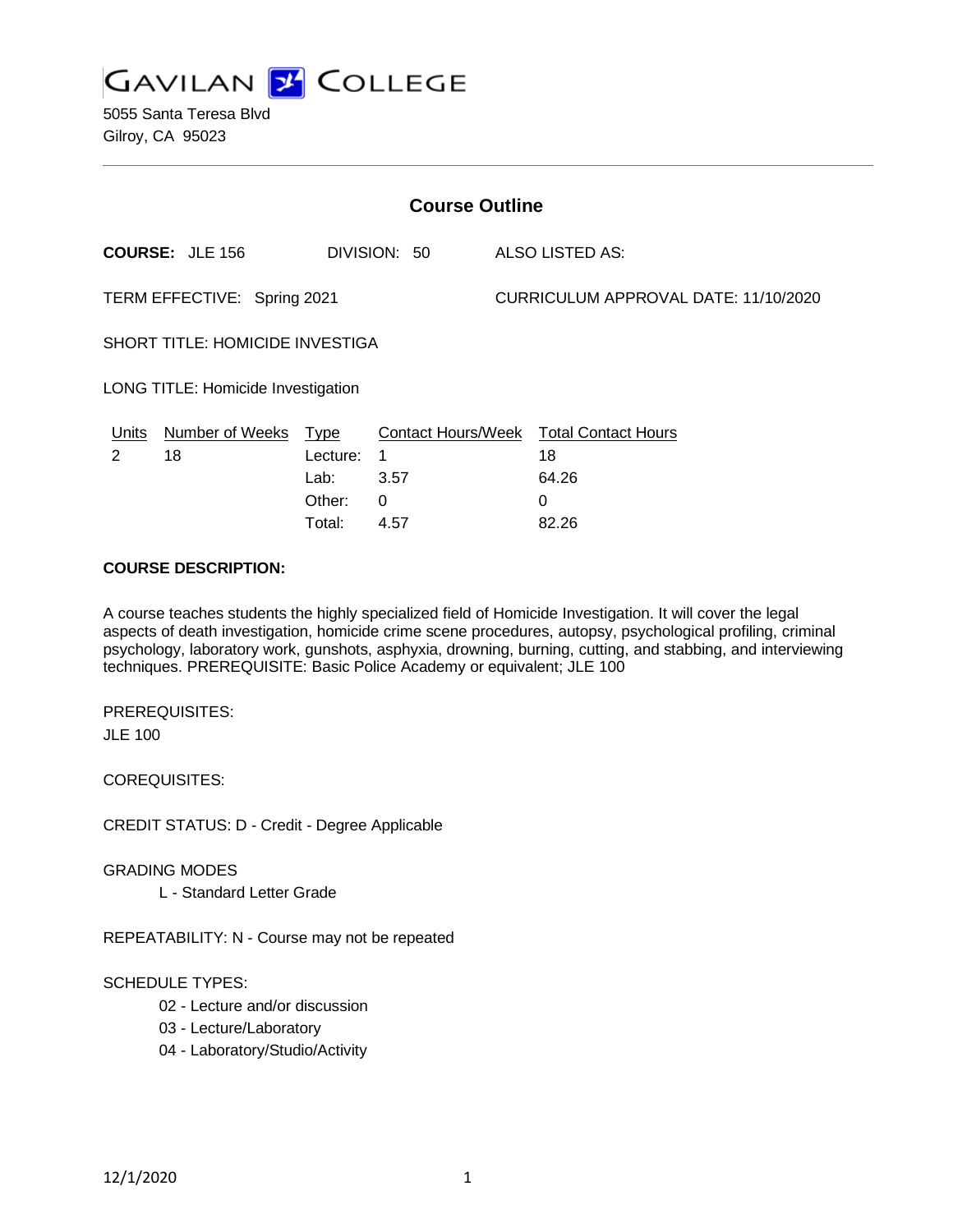### **STUDENT LEARNING OUTCOMES:**

By the end of this course, a student should:

1. Distinguish the role of the Medical Examiner/Coroner in a death investigation.

2. Compose an investigation report to include: different wound types, animal/insect, self-inflicted, the three characteristics of gunshots and the three types of sharp force wounds as well as the cause of death.

3. Compare the factors in determining time of death to include loss of body heat, rigor mortis, postmortem lividity, liver temperature, and environmental factors.

CONTENT, STUDENT PERFORMANCE OBJECTIVES, OUT-OF-CLASS ASSIGNMENTS Curriculum Approval Date: 11/10/2020

### LECTURE CONTENT:

- I. Course Overview (1 hour)
- II. Introduction to Homicide (17 hours)
- A. Investigative Attitudes
- 1. Principled Policing
- 2. Implicit Bias
- 3. Cultural Awareness/Differences
- B. Homicide Job Expectations
- 1. Gravity of Investigations
- 2. Media/Community Pressure
- 3. Scrutiny
- 4. Lifestyle/Wellness
- 5. Commitment
- C. Mindset Shift
- 1. Thoroughness
- 2. Innovation ? techniques
- 3. Agent for Change
- D. Interactions/Relationships
- 1. Coworkers
- 2. Other Agencies
- 3. Victims? Families
- 4. Pitfalls

### LAB CONTENT:

- III. ROLES OF THE FORENSIC SCIENTIST (2 hours)
- A. Evidence collection at the scene
- 1. Impression Evidence
- a. Casting impressions
- b. Mikrosil
- c. Traxtone
- 2. Photographic Evidence
- 3. Latent development and chemical enhancements
- B. Blood and Biological Fluids
- 1. DNA & CODIS Overview
- 2. DNA Contamination issues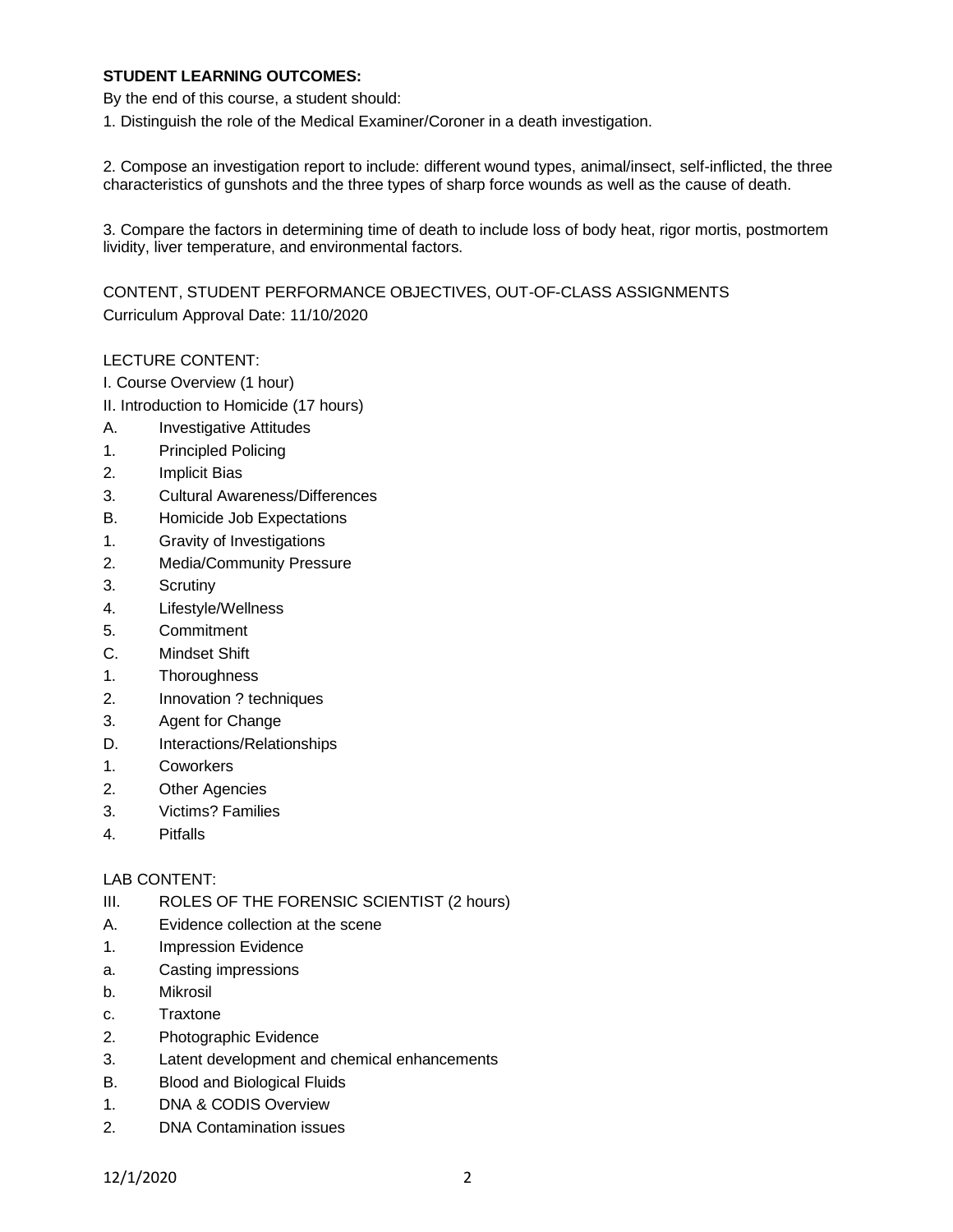- 3. Procedural Justice Issues
- C. Blood Spatter Documentation
- 1. Use of blood spatter
- 2. Overview of patterns from drop analysis and pattern recognition
- 3. Recording at the scene
- D. Collection of Firearms Evidence
- 1. Safety
- 2. Firearm Condition/Location/Documentation
- 3. Ammunition Condition/Location/Documentation
- 4. Gunshot Residue (GSR) Collection
- 5. Bullets strikes and holes
- a. Physical form
- b. Chemical screening tests
- c. Collection
- 6. Firearms reconstruction evidence
- a. Trajectory documentation
- b. Ejection pattern documentation
- E. Trace Evidence
- F. Crime Lab Practical
- IV. CRIME SCENE PRACTICAL (8 hours)
- A. Overview
- 1. Crime scene detailed examination is processed
- 2. Evidence is collected and packaged
- 3. Teams develop case and media strategies
- 4. Media component Optional: video of media interaction
- B. Team works with facilitators to present their learning points
- V. CHILD DEATH INVESTIGATIONS (4 hours)
- A. Scope of Child Deaths
- B. Categories of Child Deaths
- 1. Neglect
- 2. Abuse
- 3. Accidental
- 4. Undetermined
- 5. Sudden Unexplained Infant Death
- C. Resources in Child Death Investigations
- 1. Child Protective Services (CPS)
- 2. County Health Department/Visiting Home Nurses
- 3. School authorities
- 4. Mental health department
- 5. Health care professionals
- 6. Pediatric pathologists
- 7. Radiologists
- 8. Child death review teams
- 9. Multi-disciplinary interview centers (MDIC)
- 10. Social media
- D. Role of the investigator in child death investigations
- 1. Obtain information/Interview
- 2. Research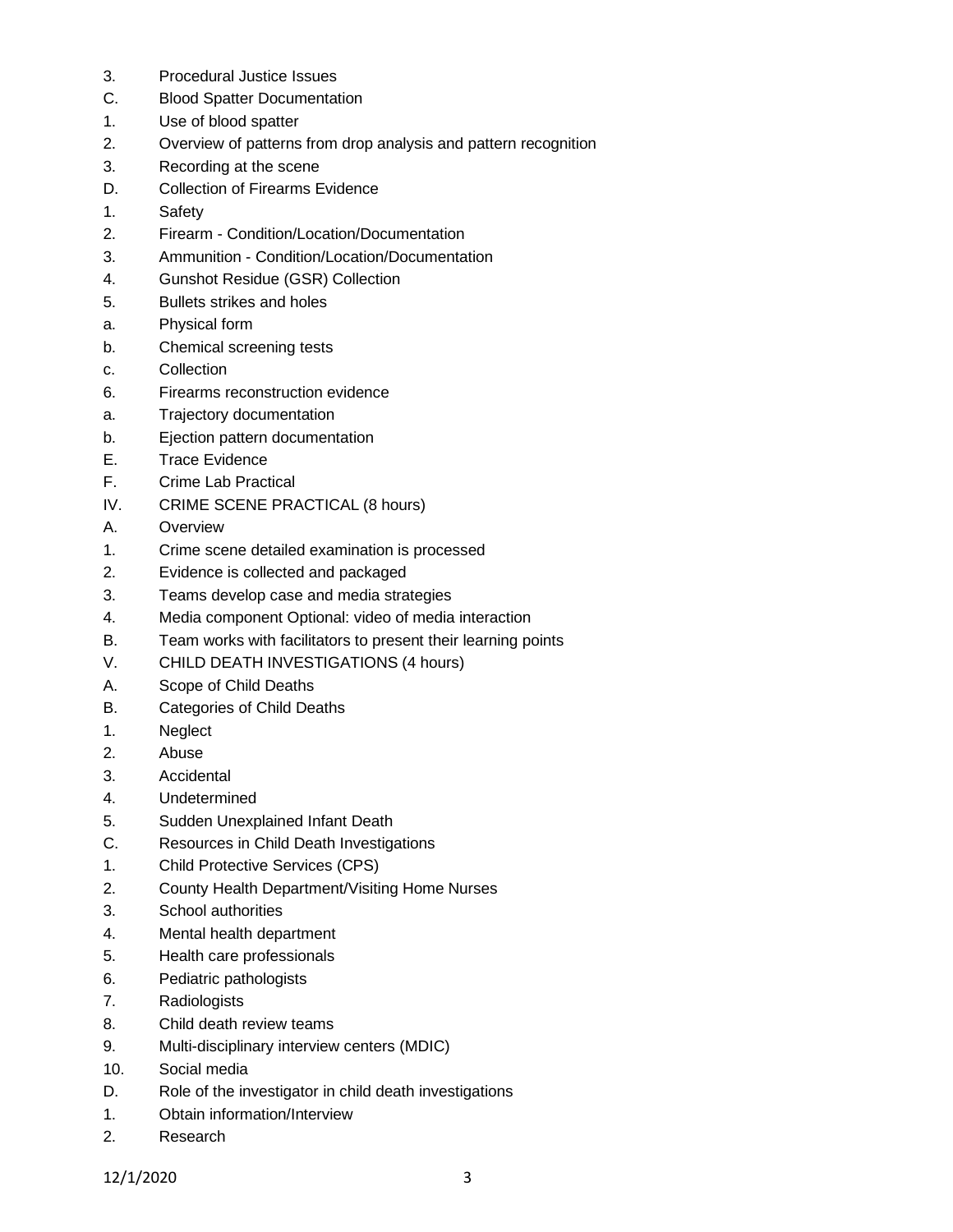- a. family/dependent court issues
- b. Debriefing detectives/other agencies
- 3. Medical information
- 4. Victimology
- a. Child history
- b. Family history
- VI. ELDER AND DISABLED ADULT DEATH INVESTIGATIONS (4 hours)
- A. Introduction and discuss trends
- B. Elder and Disabled Adults Victimology
- C. Suspect Motives and Defenses
- D. Investigative Resources and Medical Resources
- E. Interviewing Elderly/Disabled Adults
- F. Interviewing the Suspect
- G. Crime scenes
- H. Suspicious factors in Preliminary Investigation
- I. Obstacles that Stop or Delay Prosecution
- ?
- VII. CRIME SCENE AND CASE MANAGEMENT (8 Hours)
- A. Planning & Tools Needed
- 1. Have a response plan
- 2. Know homicide unit operations response & guidelines
- B. Scene Response Learning Activity
- 1. Challenges
- 2. Duties after Arrival
- C. Overall Scene Management
- 1. Evidentiary Documentation
- 2. Written documentation
- 3. Crime scene investigation
- 4. Other investigative assignments
- a. Follow-up assignments
- b. Canvas
- c. Identify witnesses/interviews
- D. Creating Timelines
- E. Investigative Follow Up
- 1. Evidence Processing & Analysis
- 2. Team Briefings/Assignments
- 3. Autopsy
- 4. Case preparation & presentation
- 5. Follow-up tips and leads
- F. Ongoing Case Management
- VIII. INTERACTION WITH VICTIM'S FAMILY (2 hours)
- 1. Application of Procedural Justice Tenets
- 1. Voice
- 2. Decision Neutrality
- 3. Respect & Dignity
- 4. Trust
- B. Death Notifications
- 1. Build a trusted relationship with the victim's family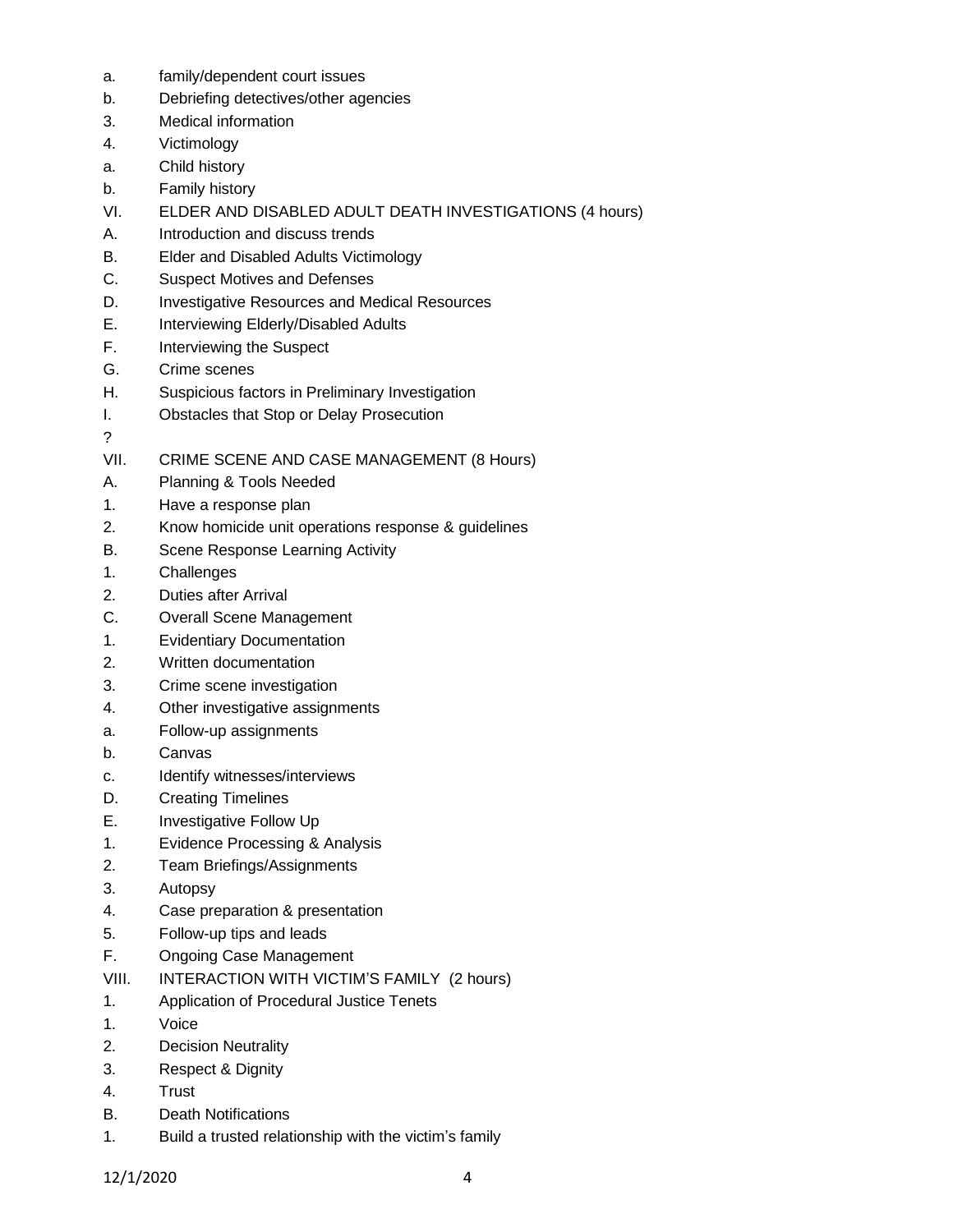- 2. Appropriate times/methods
- C. Case studies
- 1. Family
- 2. Detective
- 3. Advocate
- D. Victim family resources
- ?

IX. HOMICIDE PROSECUTIONS (2 hours)

- A. Homicide Law
- 1. Degrees and Elements
- 2. Felony Murder Rule
- 3. Law of Special Circumstances
- 4. Others Liable
- a. Principals
- b. Aiders and Abetters
- c. Conspirators
- B. Defenses
- 1. Justifiable
- 2. Mental
- 3. Others
- C. Interrogation Case Law
- 1. Aranda-Bruton
- 2. Shatzer
- 3. Montejo
- 4. Saldana/Torres
- 5. New case law
- D. Expert testimony
- E. Search warrant law
- F. Post-conviction issues
- 1. Discovery
- 2. Evidence retention
- X. INTRODUCTION TO FORENSIC ANTHROPOLOGY AND ARCHAEOLOGY (4 hours)
- A. Recovery of human remains
- B. Human versus nonhuman bone identification
- C. The biological profile
- 1. Sex estimation
- 2. Age estimation
- 3. Ancestry estimation
- 4. Stature estimation
- D. The identification process
- E. Postmortem changes to human remains
- F. Factors that influence preservation
- G. Skeletal trauma analysis
- H. Categorization of trauma
- 1. Blunt force trauma
- 2. Sharp-force trauma
- 3. Projectile trauma
- XI. FORENSIC ENTOMOLOGY (4 hours)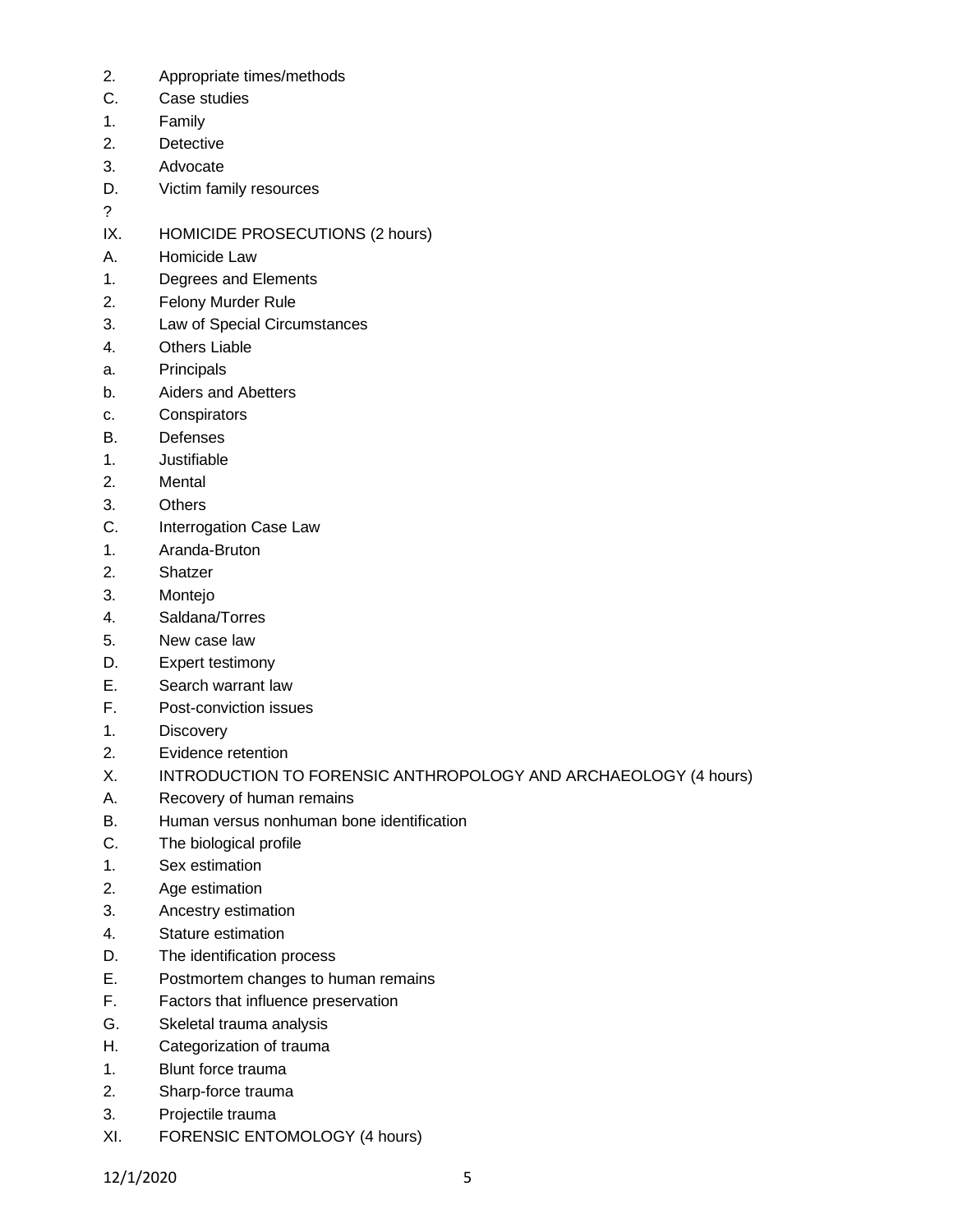- A. Entomology and Botany roles in Homicide Investigations
- 1. Overview and Definition
- 2. Case Studies
- 3. Optional learning activity
- B. Death Investigations
- C. Data Interpretation
- D. Forensic Botany
- XII. GRAVE SITE FIELD PRACTICAL EXERCISE (8 hours)
- A. Learning Objectives
- 1. Understand accepted methods for locating a potential burial site
- 2. Demonstrate how to excavate a body to preserve evidence
- 3. Demonstrate how to collect insect and other evidence on a body
- B. Assigned teams:
- 1. Excavate body (simulation) using demonstrated methods
- 2. Collect any insect and other evidence
- C. Evidence Preservation & Processing
- XIII. HOMICIDE INTERVIEW AND INTERROGATION TECHNIQUES ( 4 hours)
- A. Introduction: stress prosecution or exoneration
- B. Review confrontational interrogation method
- C. Discuss legal issues
- D. Correcting the alternative
- E. Violent personality disorders and cognitive thought patterns
- F. Time factors in homicide interviews and interrogations
- G. Audio/video recording
- H. Interview monitoring
- I. Interview coordination
- J. Interview and interrogation concepts for homicide investigators
- 1. Anticipating defenses
- 2. Handling cooperating defendants
- 3. Handling an interview/interrogation subject who wants to negotiate
- 4. Recognizing the audio/video recordings will be played for juries
- 5. Exploiting lies and recognizing seeking lies instead of a confession
- K. False confessions
- L. Student Demonstrations practical exercise
- XIV. OFFICER INVOLVED SHOOTINGS AND IN-CUSTODY DEATHS ( 4 hours)
- A. Special considerations
- B. Legal review
- C. Physiological considerations
- D. Identifying stakeholders
- E. The investigative process
- 1. Investigative standard
- 2. Police Officer Bill of Rights issues
- 3. Physical evidence
- 4. Scene issues
- 5. Scene containment and witness management
- 6. Briefings
- 7. Walk-throughs
- 8. Public reaction and expectations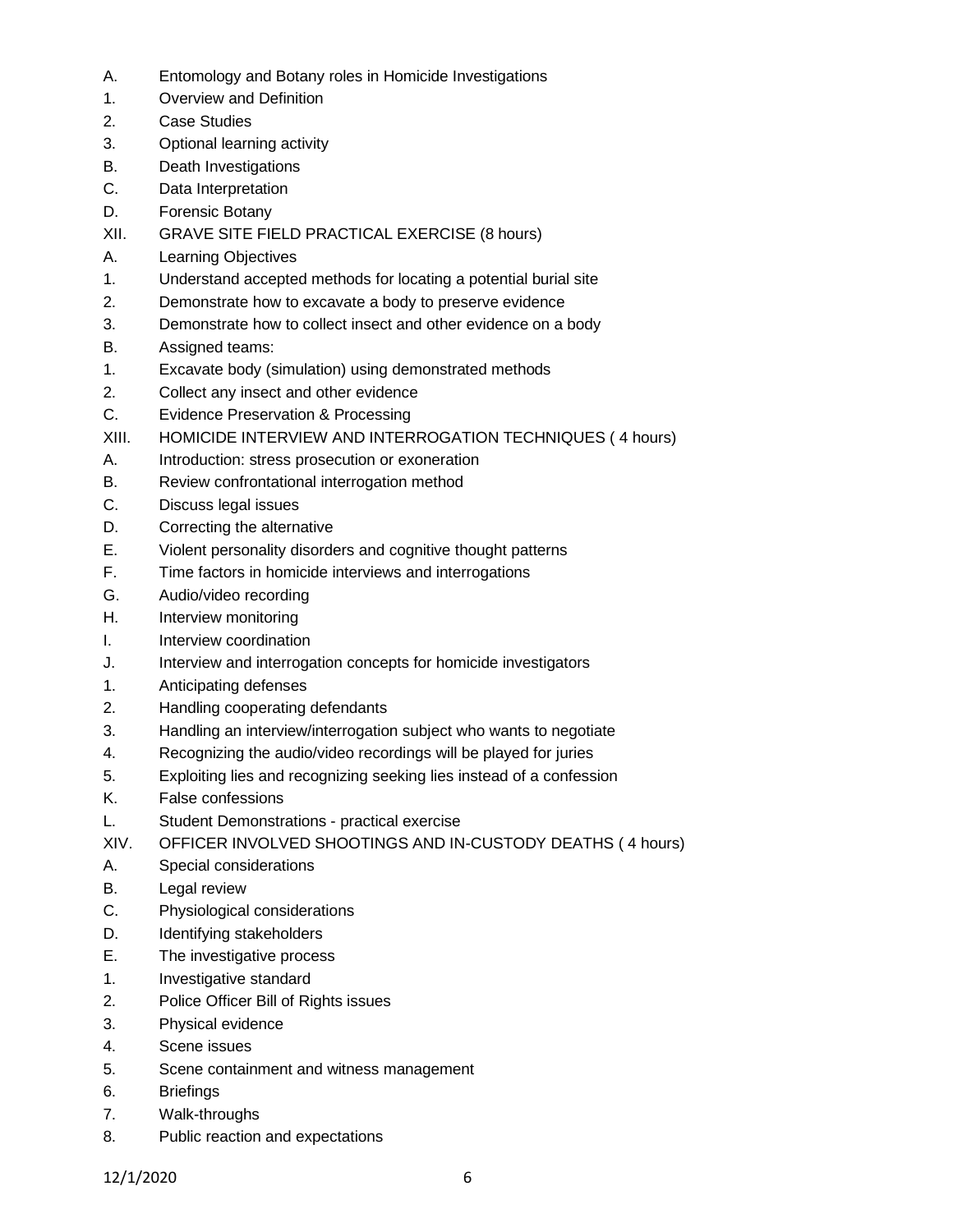- 9. Legal considerations
- 10. Witness statements
- 11. Officer wellness
- 12. Public safety statements
- 13. Interviewing the involved officer
- 14. Intoxicant testing
- 15. Searches
- 16. New laws
- F. Multi-jurisdictional investigations
- XV. INVESTIGATOR WELLNESS ( 4 hours)
- A. Stressors
- 1. Acute
- 2. Chronic
- B. Manifestations of stress
- C. Impact of cumulative trauma
- D. Strategies for building resilience
- E. Practical applications for homicide investigators
- F. Internal vs. external stress
- XVI. ELECTRONIC INVESTIGATIONS ( 2 hours)
- A. Cell phone analysis
- 1. Available data
- 2. Analysis methods
- 3. Tower dump information
- 4. Managing data
- B. Legal and search issues
- C. Forensic investigations and evidence preservation
- D. Social media and networking sites
- E. Current trends of electronic evidence
- XVII. INVESTIGATIVE RESOURCES (2 hours)
- A. Identify resources
- 1. Internal resources
- a. Specialized units
- 1) Gangs
- 2) Human trafficking
- 3) Vice
- 4) Domestic violence
- 5) Other units
- b. Analytical support
- 2. External resources
- a. Outside agencies
- 1) Federal
- 2) State
- 3) Local
- b. Academics
- c. Non-governmental
- d. Civilian
- 3. Databases
- a. Law enforcement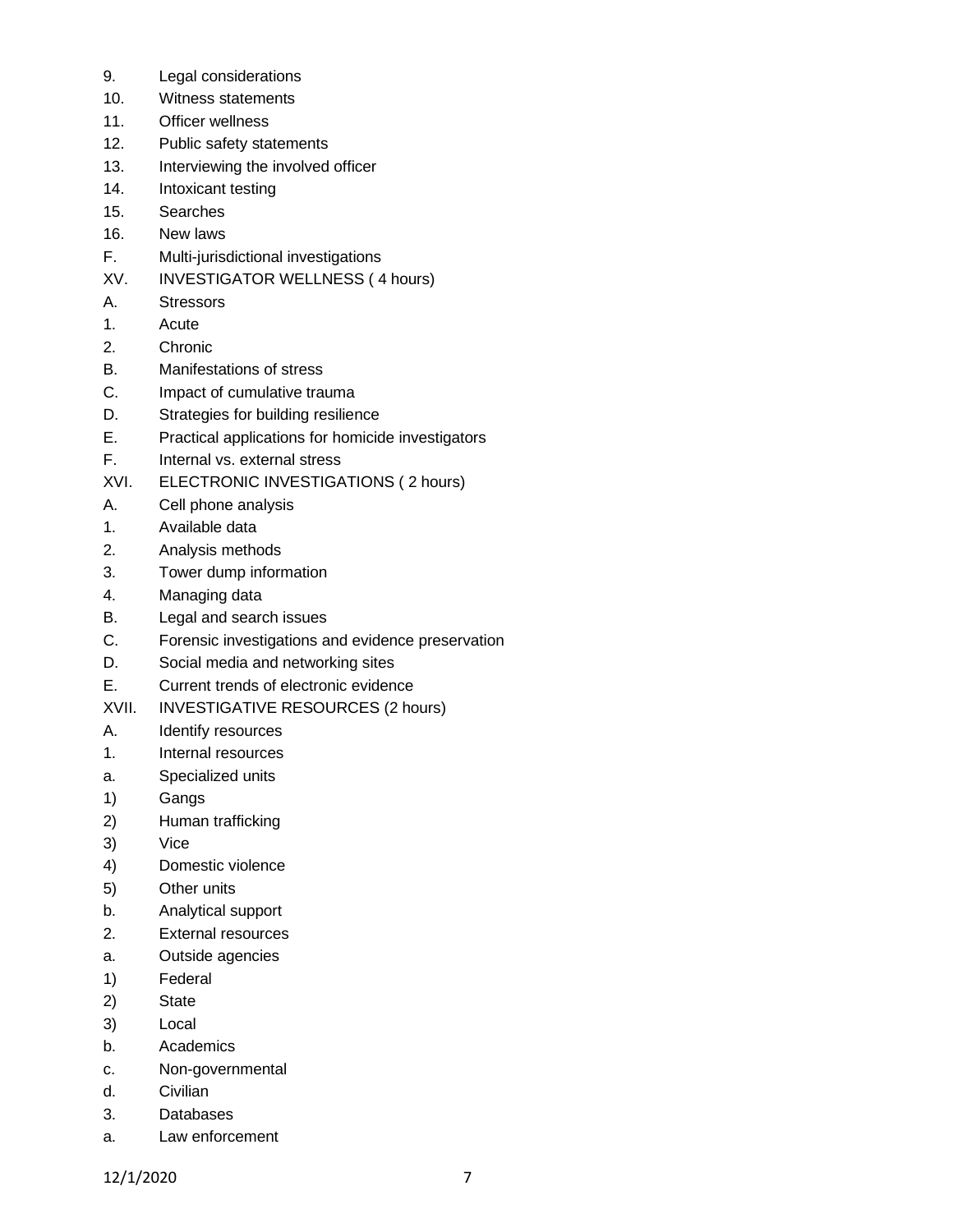- b. Public Databases
- c. License Plate Reader (LPR)
- d. Other
- 4. Video
- B. Utilization of resources
- 1. Appropriate use
- 2. Potential issues
- XVIII. DUTIES OF THE CORONER'S OFFICE ( 2 hours)
- A. Legal mandates Class discussion of the legal mandates and structure of Coroner/ME systems throughout California and how they apply to homicide investigations
- 1. It shall be the duty of the Coroner/M.E. to inquire into and determine the circumstances, manner and cause of all violent, sudden, or unusual deaths Government Code 27491
- 2. Coroner/M.E. must notify other law enforcement agencies immediately upon determining that there is reasonable evidence a person's death is the result of criminal means
- 3. Role and responsibilities of the Coroner/M.E. at a homicide scene/when should they be included in the scene investigation
- 4. Benefits of the homicide detective attending the autopsy
- 5. Benefits of having a forensic pathologist at the crime scene
- B. Types of death investigation systems
- 1. Coroner System
- 2. Sheriff/Coroner System
- 3. Medical Examiner System
- C. Role of the forensic Pathologist
- D. Manners of death mandated by state law and are required for the certification of death
- E. Changes after death
- F. Identification of remains
- G. Trauma recognition
- H. Asphyxia deaths
- I. Bodies in water
- J. Burn injuries
- K. Postmortem mutilation
- L. Findings suspicious for neglect
- M. Human bite marks Forensic odontology
- XIX. INTRODUCTION TO FIRE AND EXPLOSION-RELATED DEATHS ( 2 hours)
- A. Determine investigative response
- B. Determine ignition source and progression of the fire from the origin
- C. Fire/death classification
- 1. Incendiary/homicide
- 2. Incendiary/suicide
- 3. Undetermined source/undetermined death
- D. Incendiary fires
- E. Fire started intentionally
- F. Victim
- 1. Human or animal remains
- 2. Victim identification
- 3. Victim location in relationship to the fire
- 4. Alive or dead at time of fire
- 5. Effects of fire on victims
- 6. Post-mortem victim examination

12/1/2020 8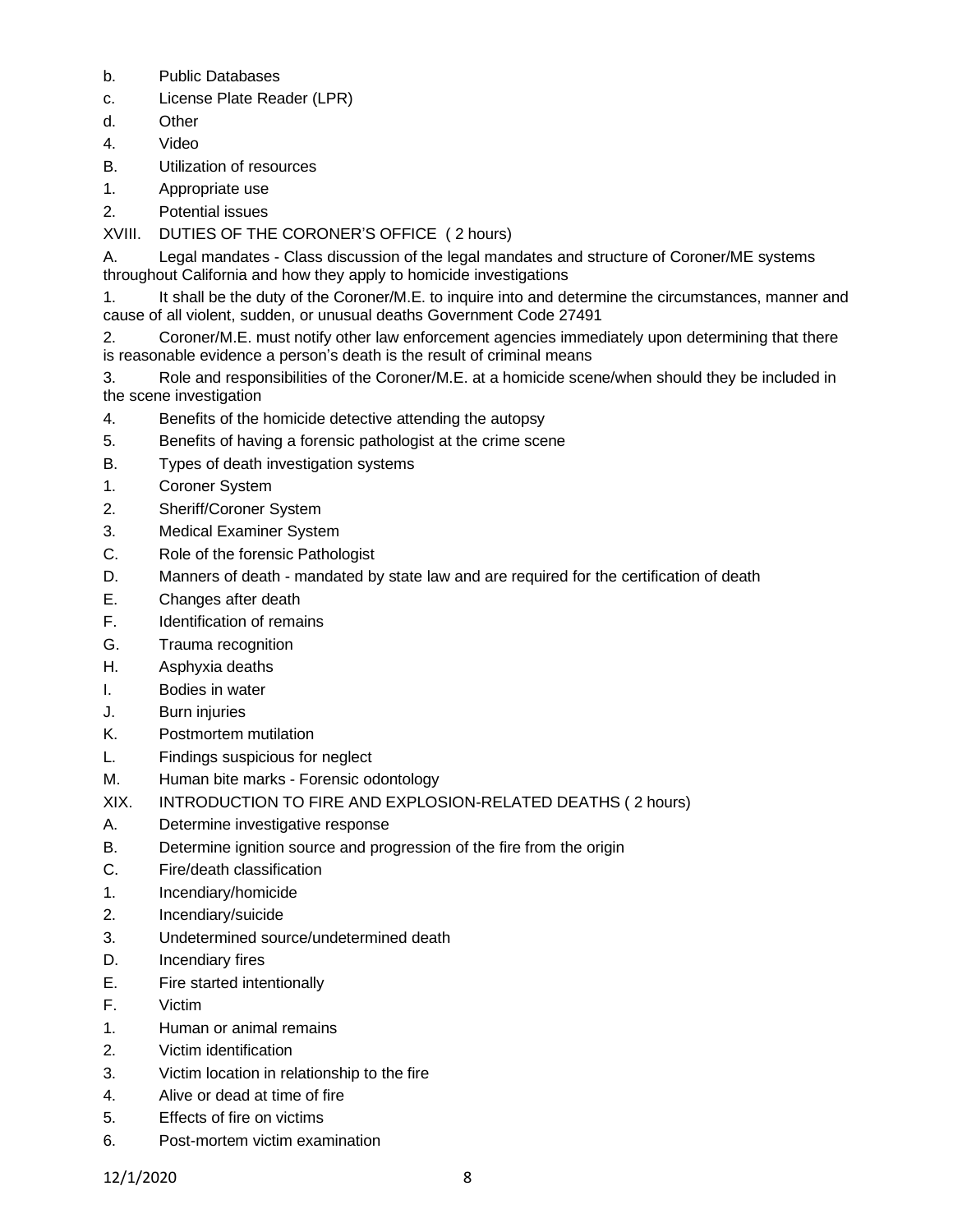- 7. Toxicology
- B. Fire/heat effects on evidence
- C. Explosion/bombing victims
- 1. Forensic considerations
- 2. Evidence issues
- 3. Post-mortem examination of explosion/bombing victims
- ?
- XX. INNOVATIVE INVESTIGATIVE STRATEGIES ( 2 hours)
- A. Forensic developments
- 1. Forensic computerized tomography (CT)
- 2. Familial DNA
- 3. Phenotyping
- 4. Gene sequencing
- 5. Forensic genetic genealogy
- B. Electronic communication intercepts
- C. Privacy concerns
- D. Case studies
- XXI. HOMICIDE CASE PRESENTATION AND COURT TESTIMONY ( 4 hours)
- A. Student investigative teams will have worked five different fictitious homicide cases
- 1. Collection of evidence at the crime scene
- 2. Conducting of interviews/interrogations of witnesses and suspects
- B. Presentation of assigned cases to expert panel (i.e. DA, Judge, Defense Attorneys)
- 1. Teams will identify
- a. Legal issues
- b. Charges to be filed
- 2. Potential challenges
- C. Open dialog with expert panel

# **METHODS OF INSTRUCTION**

Lecture, role playing demonstrations and discussion with extensive use of slides and video reproductions.

# **OUT OF CLASS ASSIGNMENTS:**

Required Outside Hours: 36 Assignment Description: Reading text book

# **METHODS OF EVALUATION:**

Writing assignments Percent of total grade: 25.00 % Investigation reports to be evaluated by POST instructor for completeness. Course primarily involves skill demonstration or problem solving Skill demonstrations Percent of total grade: 50.00 % Class activities and Performance Exams to be evaluated for techniques taught in class by POST instructor Objective examinations Percent of total grade: 25.00 % Multiple Choice; True/False